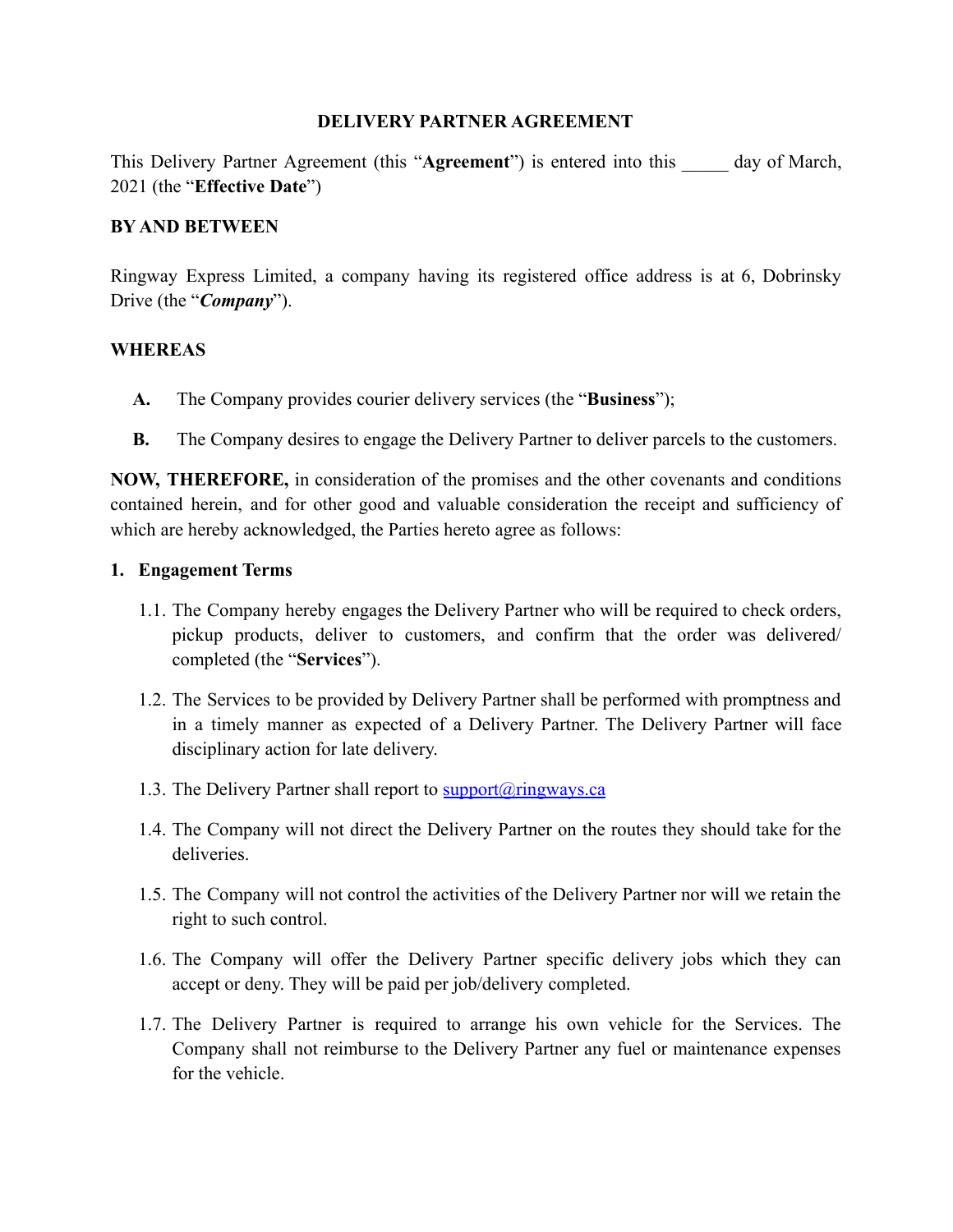1.8. The Company will not provide any insurance to the Delivery Partner or his vehicle. In the event of an accident involving the Delivery Partner or the Delivery Partner's vehicle, the Company will not bear any expense or hold any liability. The Delivery Partner will have to bear all cost and liability.

# **2. Responsibilities and Obligations of Delivery Partner**

- 2.1. Delivery Partner shall deliver the parcel on time.
- 2.2. Delivery Partner shall not to abuse customer data;
- 2.3. Delivery Partner must contact admin if an order needs to be cancelled;
- 2.4. Delivery Partner is responsible for safety of the parcel and safe handling when parcels are in their possession;
- 2.5. Delivery Partner must check the photo ID of the person ordering for all orders regardless of their age appearance. They must check that:
	- The document provided is an original copy.
	- The person on the ID is collecting the order and is the same as the person collecting the order.

# **3. Compensation and Payment**

- 3.1 Delivery Partner will receive a fixed delivery fee of \_\_\_\_\_ (the "**Compensation**") per parcel delivery.
- 3.2 Delivery Partner will receive payment on a weekly basis into their nominated bank account.
- 3.3 Delivery Partner understands and acknowledges that the Company will not withhold any income tax from any monies or fees paid to Delivery Partner.

# **4. Term and Termination**

This Agreement shall commence on the Effective Date and shall remain in effect at-will of the parties. Either party can terminate this Agreement at any time.

# **5. Independent Contractor**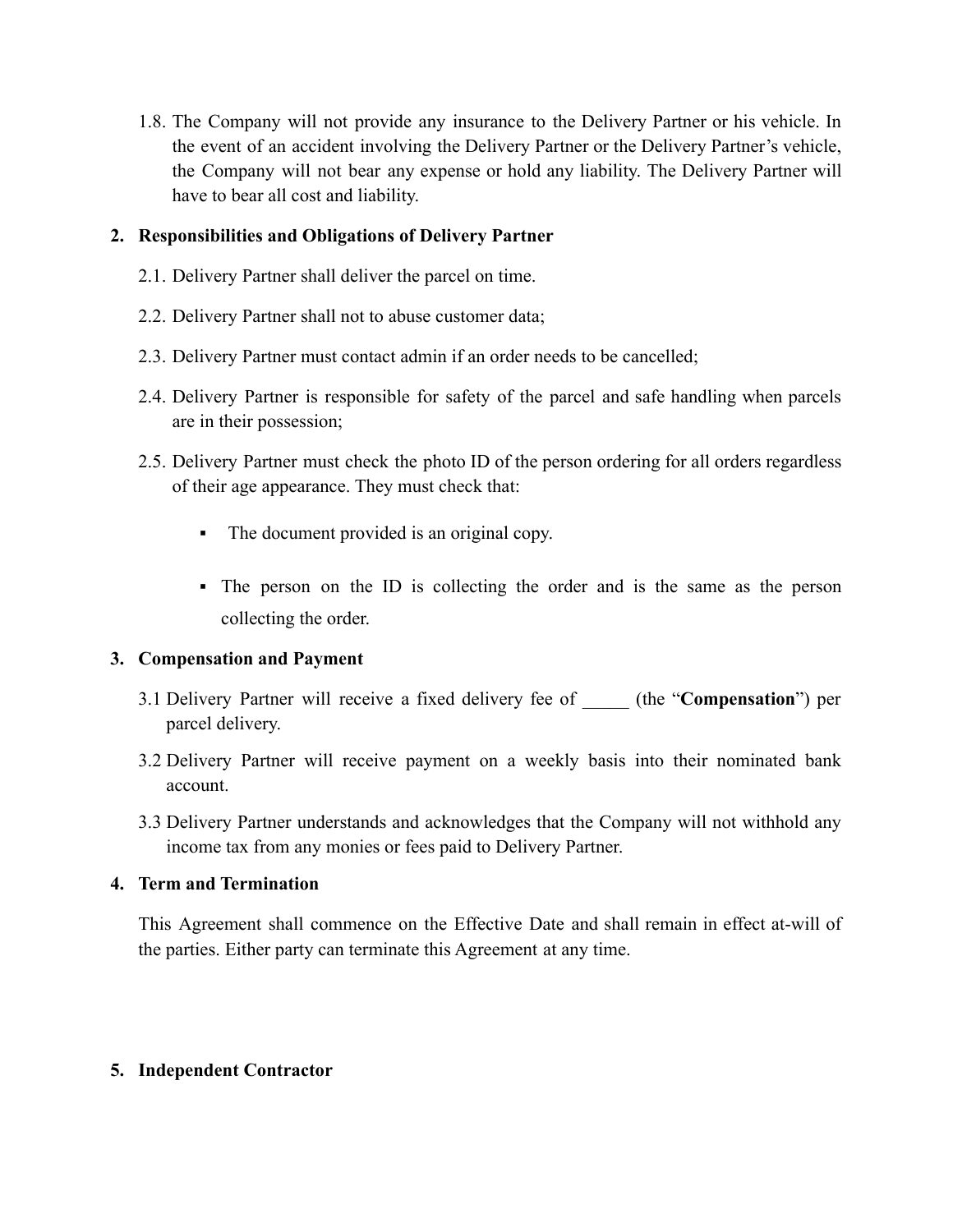- 5.1 Company and Delivery Partner expressly agree and understand that Delivery Partner is an independent contractor and nothing in this Agreement shall be construed in any way or manner, to create between them a relationship of employer and employee, principal and agent, partners or any other relationship other than that of independent parties contracting with each other solely for the purpose of carrying out the provisions of the Agreement. Accordingly, Delivery Partner acknowledges that Delivery Partner is not eligible for any Company benefits, including, but not limited to, health insurance, retirement plans or stock option plans. Delivery Partner is not the agent of Company and is not authorized and shall not have the power or authority to bind Company or incur any liability or obligation, or act on behalf of Company. At no time shall Delivery Partner represent that it is an agent of the Company, or that any of the views, advice, statements and/or information that may be provided while performing the Services are those of the Company.
- 5.2 Delivery Partner is solely responsible for directing and controlling the performance of the Services, including the time, place and manner in which the Services are performed. Delivery Partner shall use its best efforts, energy and skill in its own name and in such manner as it sees fit.

# **6. Indemnification**

Delivery Partner agrees to take all necessary precautions to prevent injury to any persons or damage to property during the term of this Agreement, and shall indemnify, defend and hold harmless Company, its officers, directors, shareholders, employees, representatives and/or agents from any claim, liability, loss, cost, damage, judgment, settlement or expense (including attorney's fees) resulting from or arising in any way out of injury (including death) to any person or damage to property arising in any way out of any act, error, omission or negligence on the part of Delivery Partner in the performance or failure to fulfill any Services or obligations under this Agreement.

#### **7. Insurance and other Requirements**

7.1 At all times, Delivery Partner must have in place at your own expense:

- Common carrier insurance for motor vehicle; and
- public liability insurance of minimum 5 million CAD.
- 7.2 Delivery Partner must hold all permits, class 5 licences and approvals which may be required under any local laws to provide the Services.
- 7.3 Delivery Partner must, on request, promptly provide us with evidence of the insurance obtained by you in accordance with this clause, including certificates or currency and policy terms (including exclusions).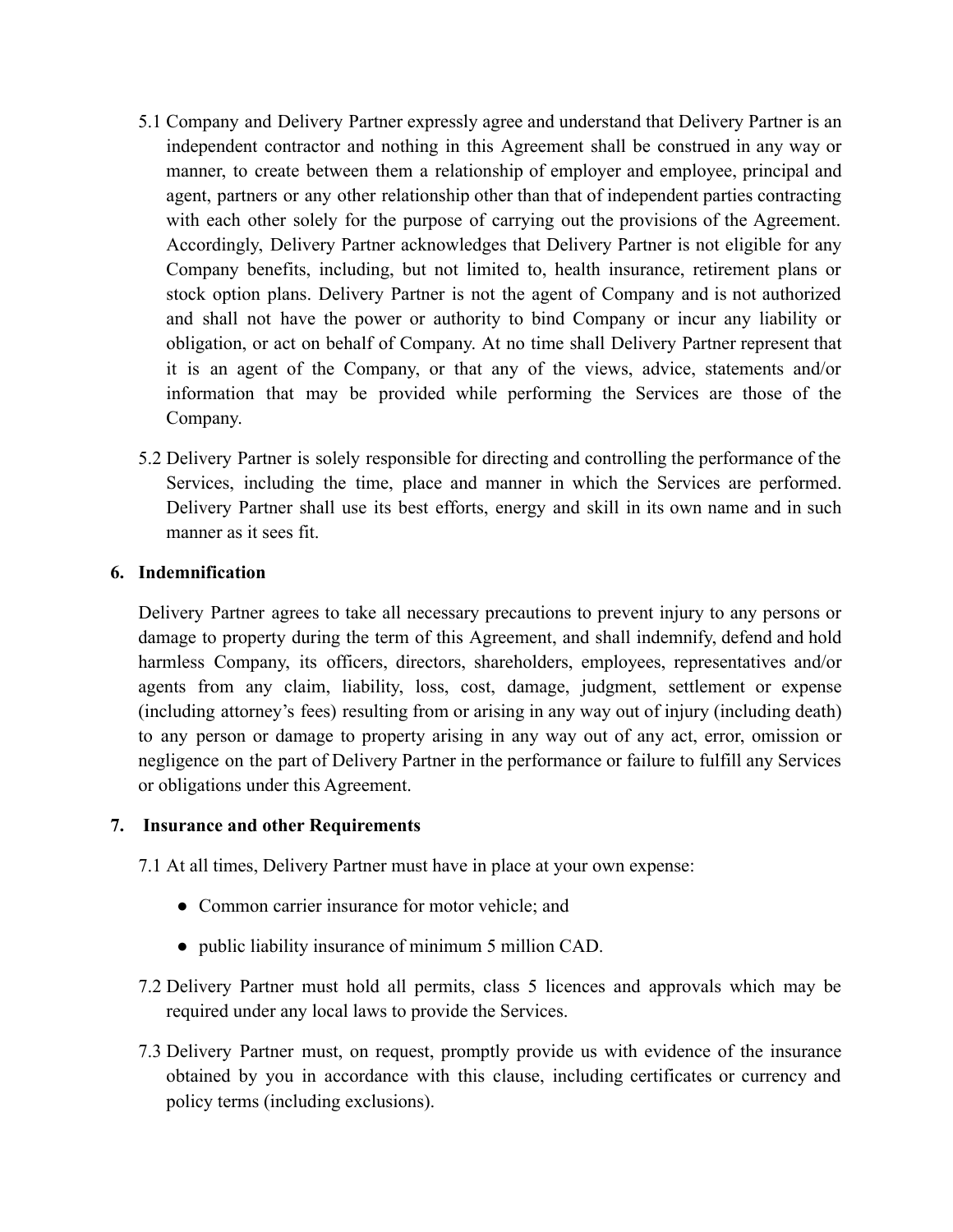#### **8. Assignment**

The Service to be performed by Delivery Partner hereunder is personal in nature, and Company has engaged Delivery Partner as a result of Delivery Partner's expertise relating to such Service. Delivery Partner, therefore, agrees that it will not assign, sell, transfer, delegate or otherwise dispose of this Agreement or any right, duty or obligation under this Agreement without the Company's prior written consent.

# **9. Service Disputes**

- 9.1 Delivery Partner is responsible for the rectification of any errors and omissions in the provision of the Services.
- 9.2 In the event there is a Service failure, you will not be entitled to payment, or part-payment, for any part of the Services affected by the service failure, as determined by Company in reasonable discretion.
- 9.3 Company reserve the right to interrupt, restrict or limit access of Delivery Partner to the App (or any part of it), or to temporarily or permanently withdraw, discontinue or terminate access of Delivery Partner to the App or participation of Delivery Partner in it, at any time for the purpose of investigating alleged breaches of the Agreement or conducting maintenance or technical upgrading, development or repair of the App.

# **10. Dispute Resolution**

- 10.1 In case of any dispute relating to the provision of services or arising from this Agreement, each party must use good faith efforts to informally resolve the dispute.
- 10.2 If the dispute or difference is not settled within 30 days (unless this period is extended by agreement), it must be submitted to arbitration in accordance with, and subject to Arbitration. The decision of the arbitration on the dispute shall be final and binding on the parties.
- 10.3 Unless the parties agree upon an arbitrator an arbitrator will be nominated by the Arbitration Institute.
- 10.4 Delivery Partner agrees that any claim you may have against us, including past and present related entities, officers, directors, employees and agents, must be brought individually and you shall not join such claim with claims of any other person or entity or bring, join or participate in a class action, collective or representative proceeding of any kind (existing or future) against us or a related entity.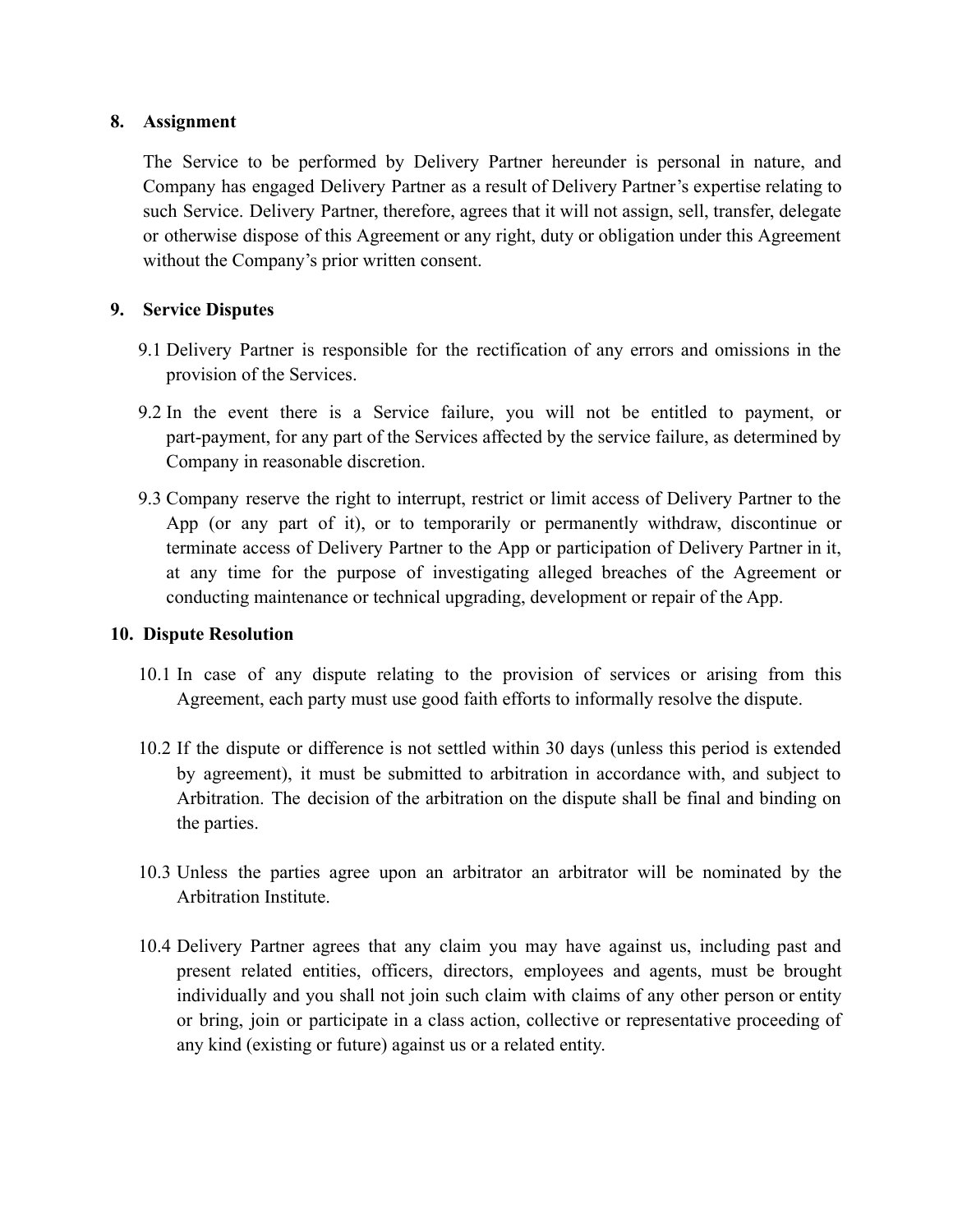- 10.5 This clause will remain operative after the Agreement has ended and notwithstanding its termination.
- 10.6 Nothing in this clause shall prevent Company suspending your access to the App pending any resolution of a dispute if it considers it prudent to do so.

# **11. General**

- 11.1 *Governing Law*. This Agreement shall be governed by and construed in accordance with the laws of without giving effect to any choice of law or conflict of law provisions.
- 11.2 *Notices.* Any notices or communications under this Agreement shall be by electronic mail and shall be deemed delivered upon receipt to the party to whom such communication is directed.
- 11.3 *No waiver.* No waiver or modification of any of the terms of this agreement will be valid unless in writing. No waiver by either party of a breach hereof or default hereunder will be deemed a waiver by such party of any subsequent breach or default.
- 11.4 *Severability.* If any particular term, covenant, or provision of this agreement is determined to be invalid or unenforceable, the invalidity or unenforceability thereof will not affect the remaining provisions of this agreement, which will nevertheless remain in full force and effect.
- 11.5 *Force Majeure.* Performance by either party under this agreement is excused during the period such performance is prevented or delayed by government restrictions (whether with or without valid jurisdiction), war or warlike activity, insurrection or civil disorder, or any other causes similar or dissimilar to the foregoing that are beyond the control of either party and are not foreseeable at the time the agreement is executed.
- 11.6 *Captions.* Any captions or headings to the sections of this agreement are solely for the convenience of the parties hereto, are not part of this agreement, and are not to be used for the interpretation or determination of the validity hereof.
- 11.7 *Counterparts.* This agreement may be executed in counterparts and either party hereto may execute any such counterpart, each of which when executed and delivered will be deemed to be an original and all of which counterparts taken together will constitute one and the same instrument.